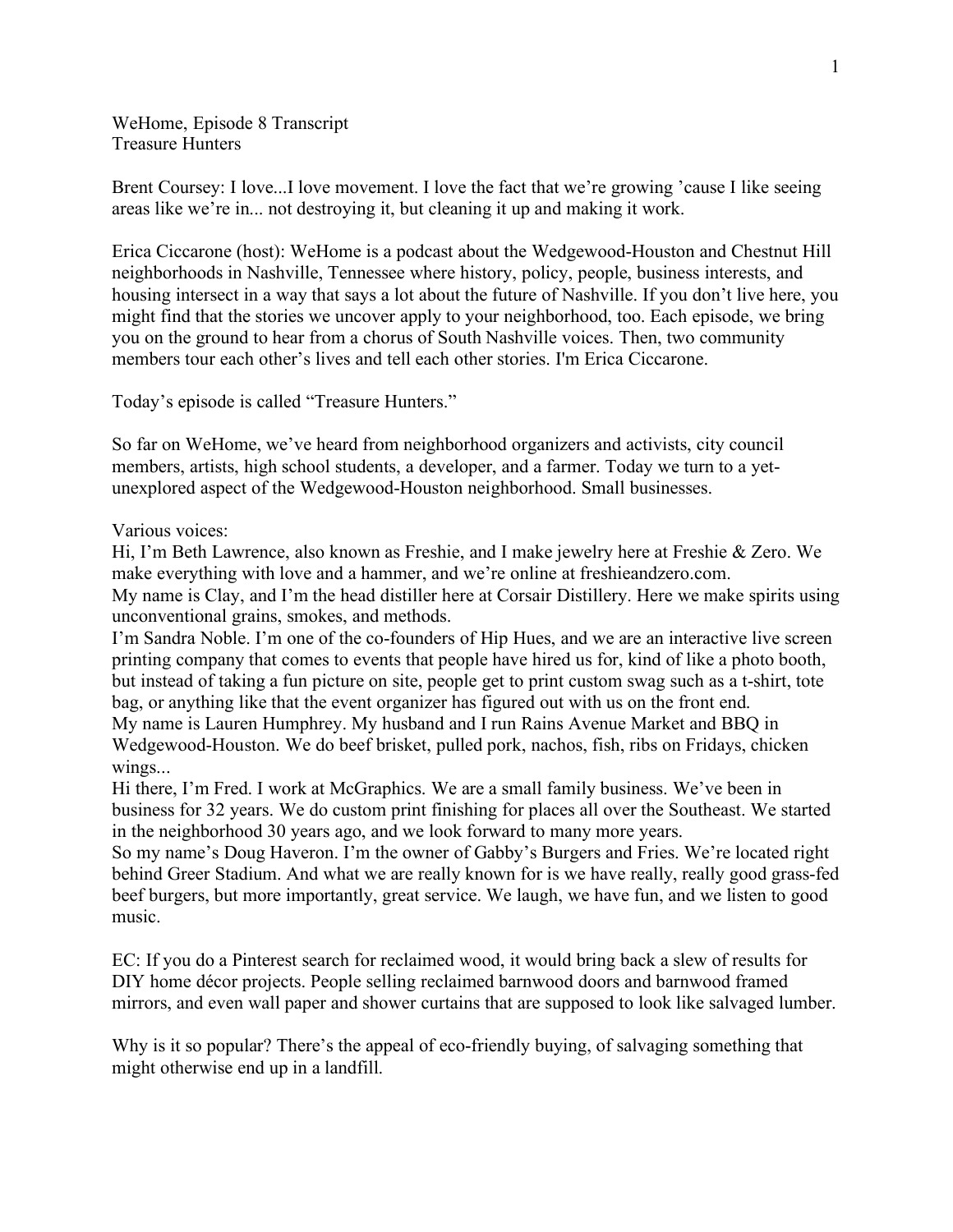Also, older wooden structures like barns were for the most part made with wide planks of lumber––about eight inches––so barnwood offers that advantage. Other times, it's sourced from old warehouses with thick beams of timber. Each piece is uniquely weathered, with color variations and nail holes that add character. Another Pinterest search tells me how to make regular, treated two-by-eights look like reclaimed wood. They call it farmhouse style. Boho. Shabby-chic.

Here in Nashville, it fits that country music aesthetic. But the rustic look was not trending back in 1996 when a Nashville man started salvaging barnwood.

Brent Coursey: My name is Brent Coursey and my wife, Barbara, and I have Woodstock Vintage Lumber, and it's at 464 Chestnut Street, right behind the guitar at the old Sounds Stadium.

EC: Brent has a slight frame, robin's egg blue eyes and a long beard that he strokes sometimes when he talks. He has a casual look: jeans, a button-down shirt that's open at the collar, and a baseball cap. The front room of his shop is proof enough that barnwood makes a statement. One wall is paneled from floor to ceiling with different shades of brown, gray and red—all the natural colors of the wood. It adds texture and warmth: the whole room has a glow to it.

BC: We're kinda in reverse here. We're in the shop now. It's a 6500 square foot shop. I've got nine guys that work for me. The boys there are putting 585 feet to go to Chicago, we've got to wrap it up and send it to the inner city of Chicago. We used to be pretty much in this region, but now, I don't know... we get more and more calls across the country now.

EC: He takes me out into the yard, and just as I'm starting to form a question, the train horn sounds.

BC: That's the fabric of our inner city, gritty little neighborhood that I love so much. We can't change it. It's not going to be the suburbs, ever. So if you don't like trains and warehouses, you probably don't want to come to WeHo.

EC (on tape): So I have a very civilian, amateur question. When you get some wood, how do you know what it is?

BC: Well, again I'm going into my 22<sup>nd</sup> year of sourcing lumber. For the source, you can just cut the end off and you're gonna see a growth pattern that you're gonna recognize. You know, I can tell the difference between mulberry or pine or cedar or western cedar, Tennessee red cedar, heart pine, oak, red oak, you can just tell by the way it grows. And it grows, of course, from the end of it up.

EC: These days, people bring Brent trailer loads of vintage lumber that his team prepares for sale. But it didn't used to be that way. We paired Brent with another neighborhood business owner named Ann Clawson.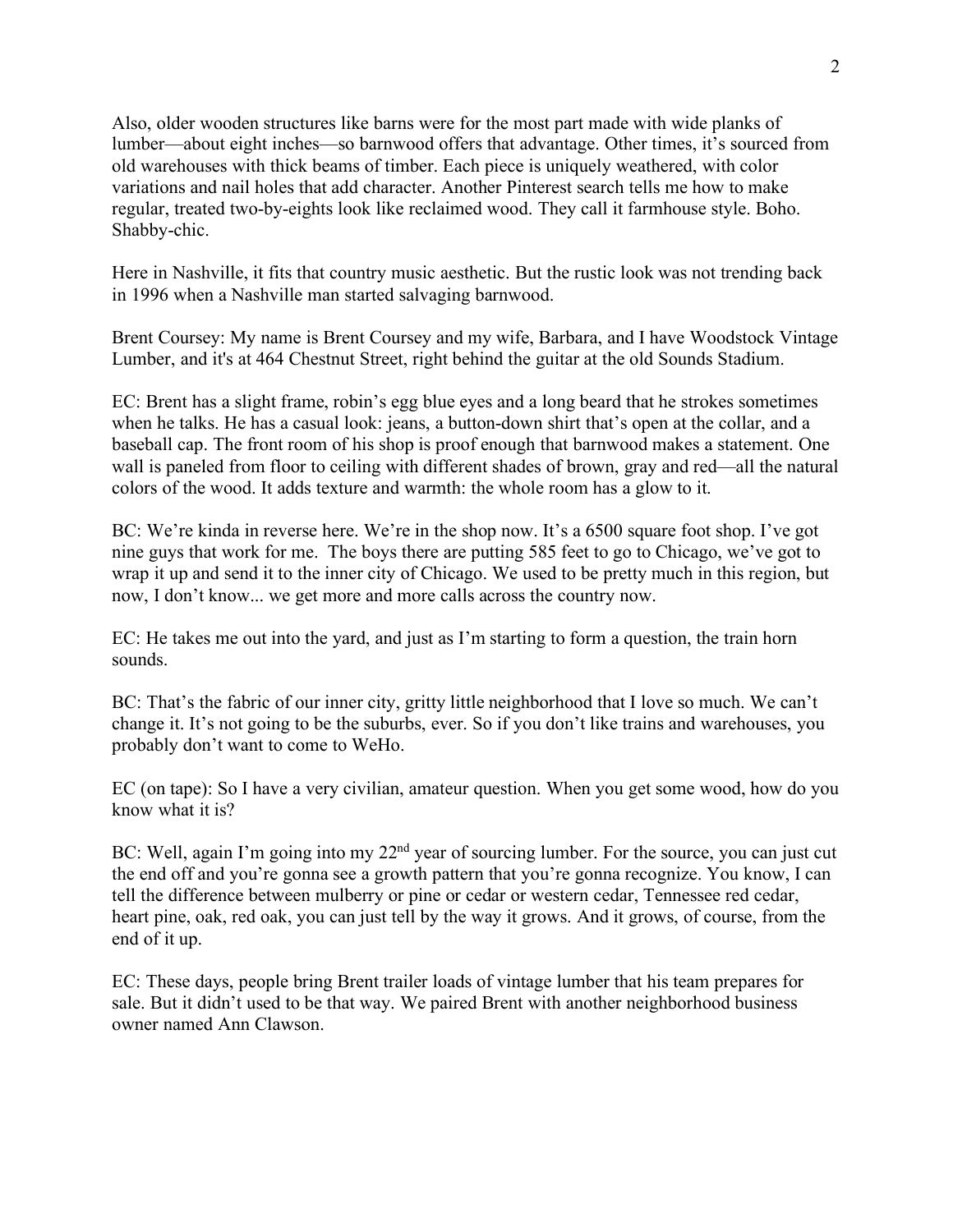Ann Clawson: My name is Ann Clawson and my husband, Jens, and I own Clawson's Pub and Deli. It's on the corner of a 4th Avenue South and Chestnut right next to the water tower. We opened November 20th of 2014.

AC: So when we first came to the neighborhood to Wedgewood-Houston, we knew that's where we wanted to open a sandwich shop. We weren't exactly sure where in the neighborhood, but driving around the neighborhood when we first moved here, we lived on Humphreys Street also and immediately saw Woodstock Vintage Lumber when it was on 4th Avenue South in this little triangle lot right next to the railroad tracks. And I just thought it was really intriguing, and I want to know how you got there. Are you from Nashville?

BC: Ann, when you get my age, you've had two or three lives.

AC: What's, what's age?

BC: Sixty-three. So 21 years back—22 going on this year—I started Woodstock Vintage Lumber after a 23 year career in the restaurant business. Just been doing it a long time. The kids were starting their sports. And so I just decided I was gonna make a break, and that's when the idea of selling Volkswagens out of my garage hit me.

Her exact words were, "If you're not a restaurant man, what are you?" And I said, "I'm a Volkswagen guy." And then two, three months later, "I'm a lumber man." Yeah. She was worried, you know, she was worried about the kids, you know, we had two small kids. She's worried about making ends meet, but we've always been able to make 'em meet. But back then it was a bigger concern than it is now for sure.

Everyone that I had sold a Volkswagen to that summer––by the fall, they were bringing them back because they were 40 year old automobiles and they were using them daily drivers. And I thought, well this isn't gonna work even though I still love my Volkswagens and classic Volkswagen.

AC: My first four cars were classic Volkswagens.

BC: Oh I love them. Exactly. And so I was delivering a car. It wasn't a Volkswagen, it was a bug-eyed Sprite down the street near Vanderbilt is the area I'm in, and the reason I keep saying that is because the homes there were built in the '20s, and I delivered the car to my neighbor down the street, and there was a house being taken down. And the people that were taking it down with the Habitat for Humanity and they had stopped and she said there's still \$2,500 left and then they don't come back and finish it in. That was just exactly the amount of money I needed to give my wife that month. So I said, well, I'll tear it on down because my career in restoring Volkswagens was coming to an end. And so I took a sledgehammer and walked down the street and started to continue to take that building down. And a guy drove up after I was there for a couple of days and said that he would give me \$500 for the floor joists in the house. And that's the first time I'd ever heard the word heart pine.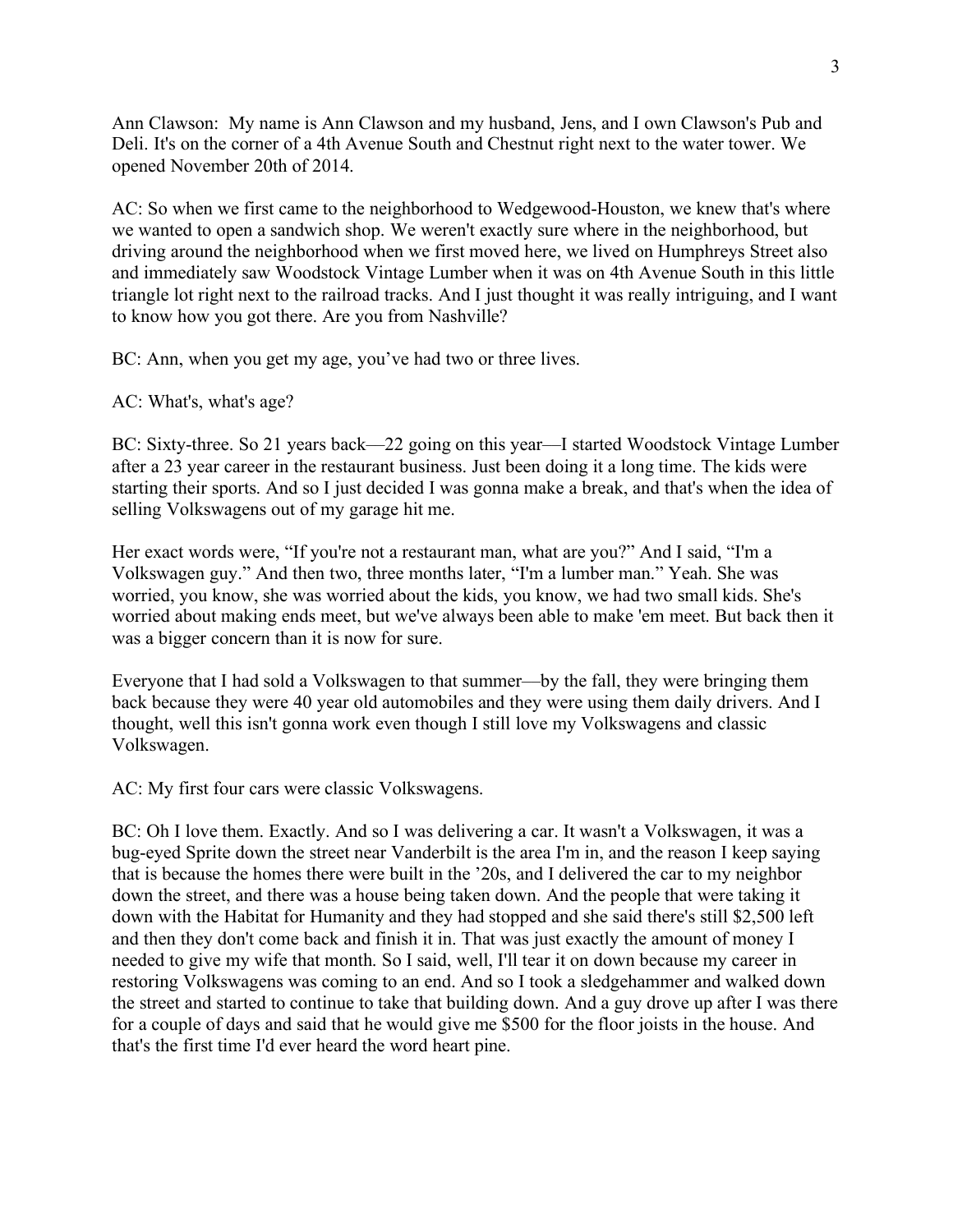EC: When Brent talks about heart pine, his eyes literally sparkle, and you get a sense of why he does what he does.

BC: Heart pine is what was here when we first came to America all through the South. Longleaf, Yellow Pine––Southern Yellow Pine. And it was everywhere, and it was so thick and dense that the roots could never get enough water. And the tree grew straight up looking for light next to its neighbor. And so the heart of a tree always has small growth rings because the roots are small and it doesn't get what it needs to grow rapidly. It's a baby. And so those trees had more growth when they were younger than they did when they got older because of the tree next to it asking for the same water in the same light. And so the rings just looked like the end of your fingerprint. The growth rings on a heartburn. In 1600, King Charles started sending back heart pine. He'd float cobblestone over in the bottom of a boat and send back heart pine. So they started cutting immediately when we came, when we came.

AC: So, so is his heart pine––you talked about it like it's not in existence anymore.

BC: So they clear cut it by...oh I'm going to say 1880s. They started cutting it in 1700s. But once railroads started going through and could get to and into areas where the forests were, they came up with the wonder drug and cleaning solution turpentine that came from heart pine, and when they found that they started cutting them down and they gutted the middle of them, had burn pits, the big slabs off of them. And we're talking trees that were seven feet through the middle and 300 feet tall, had lived for 700 years. They were mowing them down, cutting it, and getting turpentine out of the heart pine's core.

After the fella it are offered me \$500 for those floor joists, I realized there might be a market for older lumber, and just being a guy that had always been interested in yard sales and restoring bugs, it just kind of fit my ear. And so the guy that took those joists said, "Come out here with me to the Franklin Factory. I'm taking down some beams out here," and I did.

## AC: To salvage those?

BC: To salvage those beams. And while we were there he decided not to do it any longer. And I continued. I had one customer and it was James Dunn, and James Dunn's right over the hill at Vintage Millworks. He was interested in old wood. So I would bring him whatever I would find that was being taken down. He was my first and only customer for a long time. I remember I didn't even know what a planer was when I first started.

AC: Well then how, how did you find out what a planer is?

BC: Well, I needed to get the material from a state of just being regular wood that had come out or building to being de-nailed, shaped, and turned into flooring because I knew that that was always my goal was to make flooring out of heart pine lumber. And trial and error over and over...

AC: Just self-taught in your garage?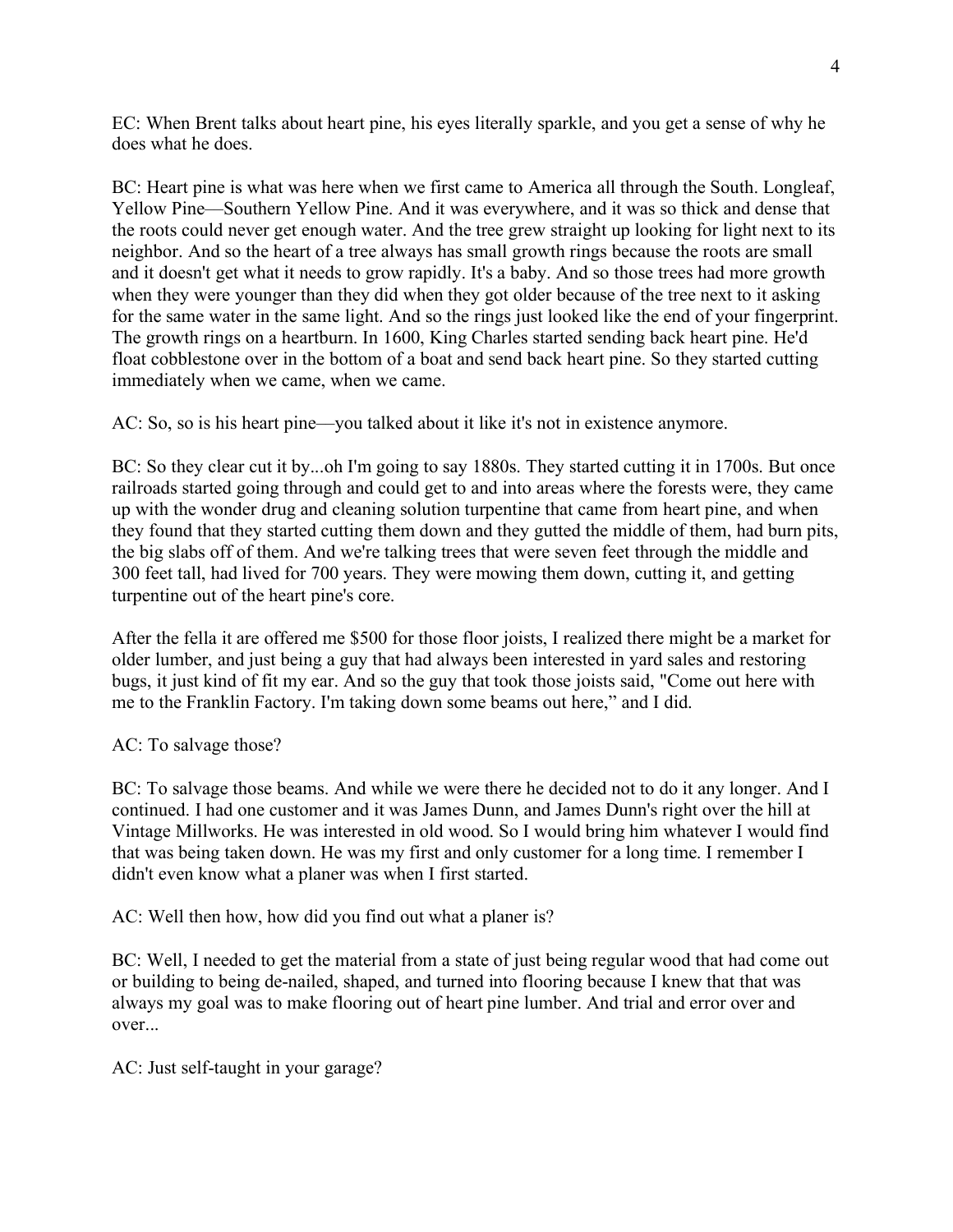BC: Exactly. And then I found a guy that had a shop and a planer, and I started shoving that heart pine through his planar and he would let me do it and made my first floors out there.

EC: Brent was in the Franklin Factory for a short time before he was ready to expand. He worked out Peytonsville for three years––that's about 30 minutes south of Nashville. He started going up to Clarksville to take down a five story granary. But he'd have the bring the wood back to Nashville to plane it. And he kept coming to South Nashville to do business.

BC: I was used to this side of town because James Dunn. It was an area of town that, you know, kind for lack of a better word, shady as it was. It's still wasn't a bad place to run your business in the light of day. I could see myself, you know, having a shop there. I could see that this little company was closing down. It was a propane company and it was just, they were going, they were going away. And so I walked around and I asked the fella what was going on with the property and he said, well, they're, they're in Bloomington, Indiana. It's a company, a family owned company, and they're shutting it down. I said, well, maybe they'll sell it. He said, I have no idea. He gave me their number. I called them, and I was coaching AAU basketball for my sons and we were going to Bloomington, Indiana that weekend. So I left that weekend and closed with their lawyer that weekend and brought that property. It happened within five days of when I first as well.

## AC: That's serendipitous.

EC: You can find Woodstock lumber all over the city. The heart pine benches at the entrance of the Nashville Zoo. Tables at Five Points Pizza and Pinewood Social. A beech accent wall at Nashville Visitor's Bureau. Plus the doors, counter tops, floors, and headboards that populate Nashville homes.

While Woodstock was in that spot, Nashville started changing. Growing. And the neighborhood started changing, too. Brent moved his shop over to Chestnut Street and built condos on the 4<sup>th</sup> Avenue lot. They're called Woodstock at Chestnut Hill, and they're beautiful: custom floors and mantels, subway tiled bathrooms, lots of light. There's a waiting list to apply.

BC: This neighborhood, I remember when we first moved in and there was just—it's changed. I guess we could close your eyes and open your eyes. It was shocking. I guess it doesn't feel that way to you. You've been here and it kind of moves as it moves, but you've been here long enough to see the growth.

AC: Yeah. And having visited a couple times a year over the last, well, the 10 years prior to opening our business was really surprised to see how quickly things change.

BC: Nashville, it's kind of an economy in itself. I mean I just think kids get out of school in Kansas or Missouri and in there they're like, OK, the economy's not that great and I'm going to go to Nashville. Everybody's not so excited about the growth of Nashville, and we're displacing a lot of people that lived here in Nashville, but these older people that are selling their homes and building these tall skinnies, I don't know where they're growing. They're taking their \$250,000 and I guess moving out to the counties. I don't know. They never dreamed they would get 250.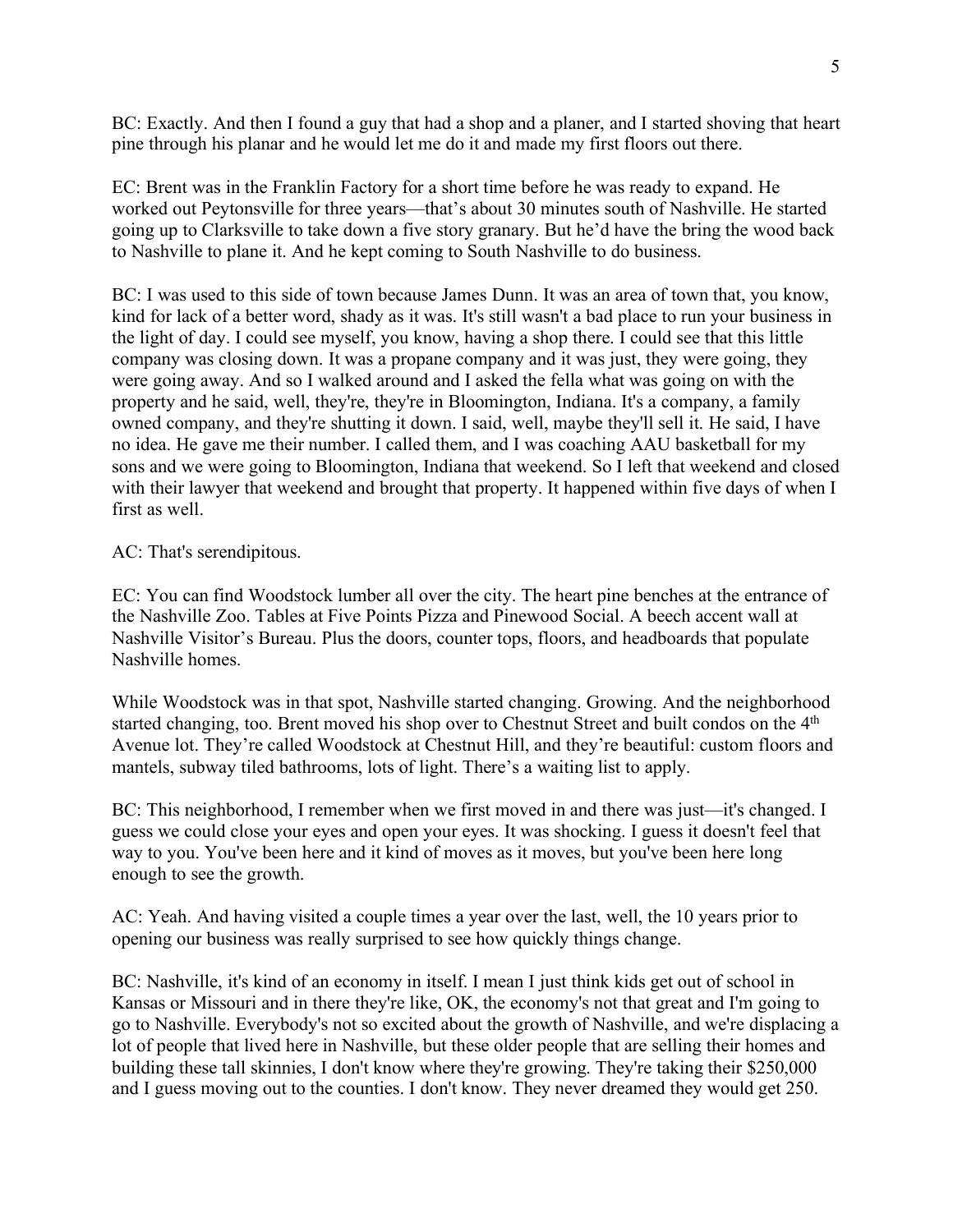But, you know, as we all know, 250's not going to last as long as they may think. For that reason, I think I'm politically incorrect by saying I like the growth. I'm just the guy that likes to see things, you know, moving forward. At their expense––I don't know if I know all the ins and outs about it, but I do like to see the neighborhood growing.

AC: I read something recently that said a city is either in incline or decline. I guess I prefer the incline.

BC: Yeah, I agree. And you and I really can't afford having put all of our resources into this neighborhood to hope for anything different. The more people that come to our neighborhood, the more desirable my apartments will be and your restaurant. It'll just make things better for us as far as businesses, I'm convinced I would have never. I would have never built those apartments thinking that it was just gonna, you know, something that was in decline.

AC: Where Clawson's is now, you know, was the freezer on that building and there were no windows, doors, electricity, plumbing, HVAC. It was a freezer and pulling the handle on that 48 inch-wide door that's 10 inches deep to walk inside. And it was dark because there were no lights and what you could see what the phone light there was graffiti on all the walls and motors were hanging from the ceiling. It was a freezer. But I knew that was—

BC: That was the home.

AC: Of all the places we looked at, of course a freezer. That's perfect.

BC: Exactly.

[Fade in sound of music at Clawson's Pub and Deli]

Clawson's employee: Sandwich for Brandon!

EC: Clawson's Pub and Deli is located right next to Brent's apartments in a big brick building called Track One that houses the small businesses of artisans and artists. The Clawsons added the big windows, the door, the HVAC, the plumbing, the electricity...you get the picture. Now, it has a homey vibe, with unique salt and pepper shakers––my favorite are a shark's head and tail–– succulents on the window sills, board games, and kitschy wall art—like a portrait of John Wayne. Up by the register, there are postcards with a sign that says, "Write your Ma, and we'll buy the stamp."

Clawson's customer: We wrote to our moms...Exactly. That's adorable!

EC: Clawson's most popular sandwich is the Number One. Turkey, bacon, cheddar, lettuce, tomato, and ranch on sourdough. The second most popular is the Number Twelve: Also with turkey, plus Sriracha-buffalo sauce, bacon, Swiss and ranch, toasted on a sub roll.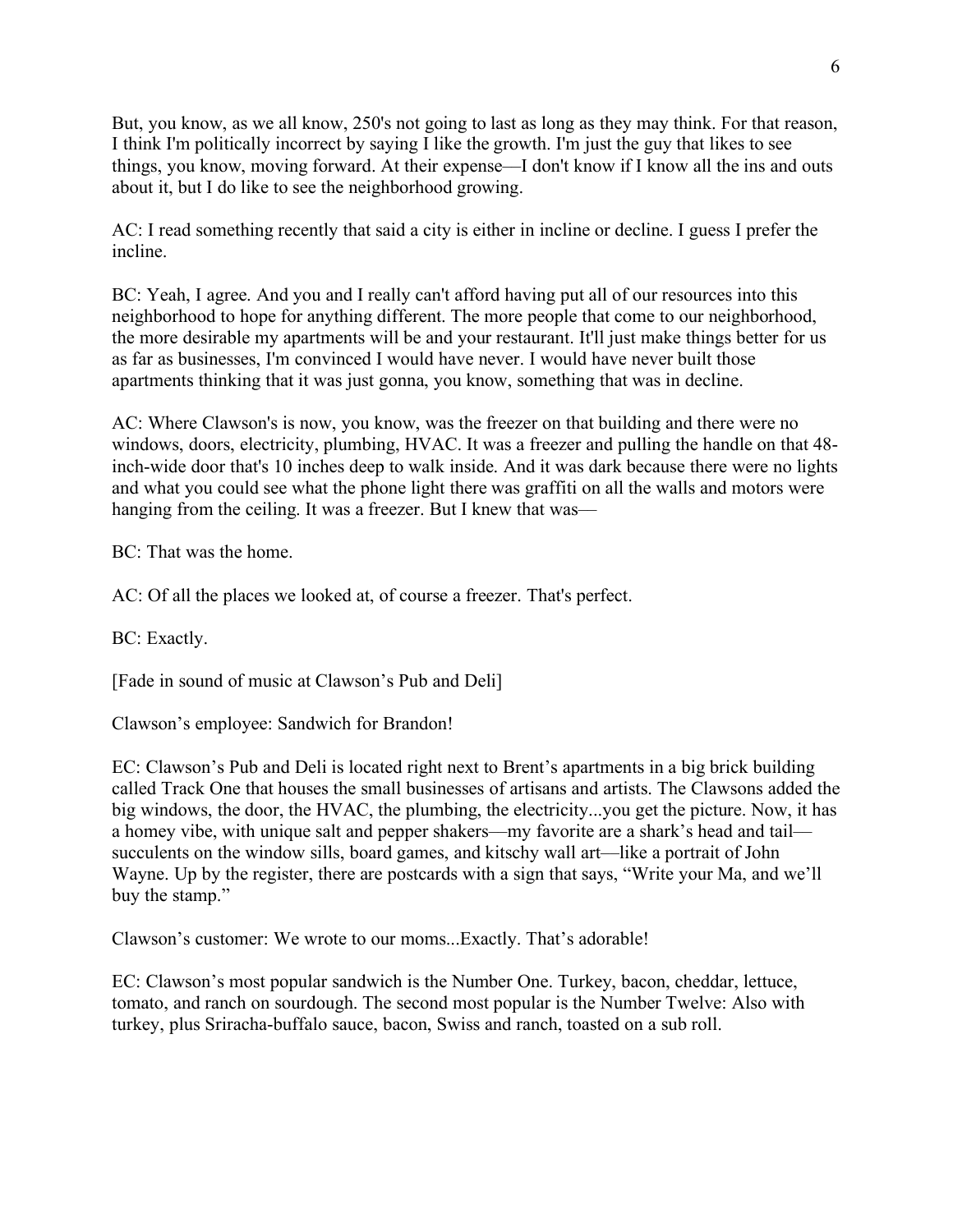AC: We're almost three years––and that went by so fast––that we've been open and I can tell you this, we have sold––and this is as of like two weeks ago, so it's only higher––2.83 tons of Turkey.

BC: A ton of turkey.

AC: 2.83 tons of turkey. It's probably three tons.

BC: Yeah, that's a lot of turkey.

AC: I think maybe––

BC: Three tons?

AC: I tried to think about what that looks like.

BC: It would fill up this this room, I think.

AC: Probably. People like the bi rd.

BC: That's the number one, eh?

AC: Well my husband and I both had worked in restaurants for a long time, and we lived in Long Beach, California. We were actually trying to open a place out there. Our first spot was called Green Goods Mini Mart, and our kind of elevator pitch was like "the Whole Foods of 7-Elevens" was what we were like wanting to do. We found a great spot on a cool street. And uh, we were in lease negotiations when the city condemned the building because it didn't have a subfloor. It had dirt floors and the building was owned by this, some people call it a cult, some kind of like commune, a group of people. And after effort was condemned, they continued using it for a yoga studio, but we couldn't move forward with it because it was small condemned. So we took it as a sign that the universe was saying it's not time yet. And then right after that, I was managing a restaurant and the company offered me a promotion that moved us to Washington D.C. So we took that promotion and we moved sight-unseen. And uh, right after we got there, the company was sold and the new organization had what we felt were some questionable ethics, but had to ride out the contract for a year so we'd always love coming to Nashville. And I remember calling Lauren Brown, the wife of John Sewell, old friend of mine and say, Lauren, we're going to move to Nashville and we're going to open a restaurant. We don't know where, but we're coming and we'll be there in March. And she said, well, you should check out our neighborhood, which is the Wedgewood-Houston neighborhood. She said, there's not really any food here yet. So we're like, well, that's interesting. So we booked a trip and we came and we saw Gabby's and drove around the neighborhood and there was nothing else.

And John was talking to us about the houses, you know, speculating a lot. He knows a lot about the neighborhood and the momentum. And we found the freezer on Craigslist, actually, it was listed on Craigslist and it was just about what we could afford. But before that we spent the whole year writing our business plan and seeking funding. It's hard to get funding for restaurant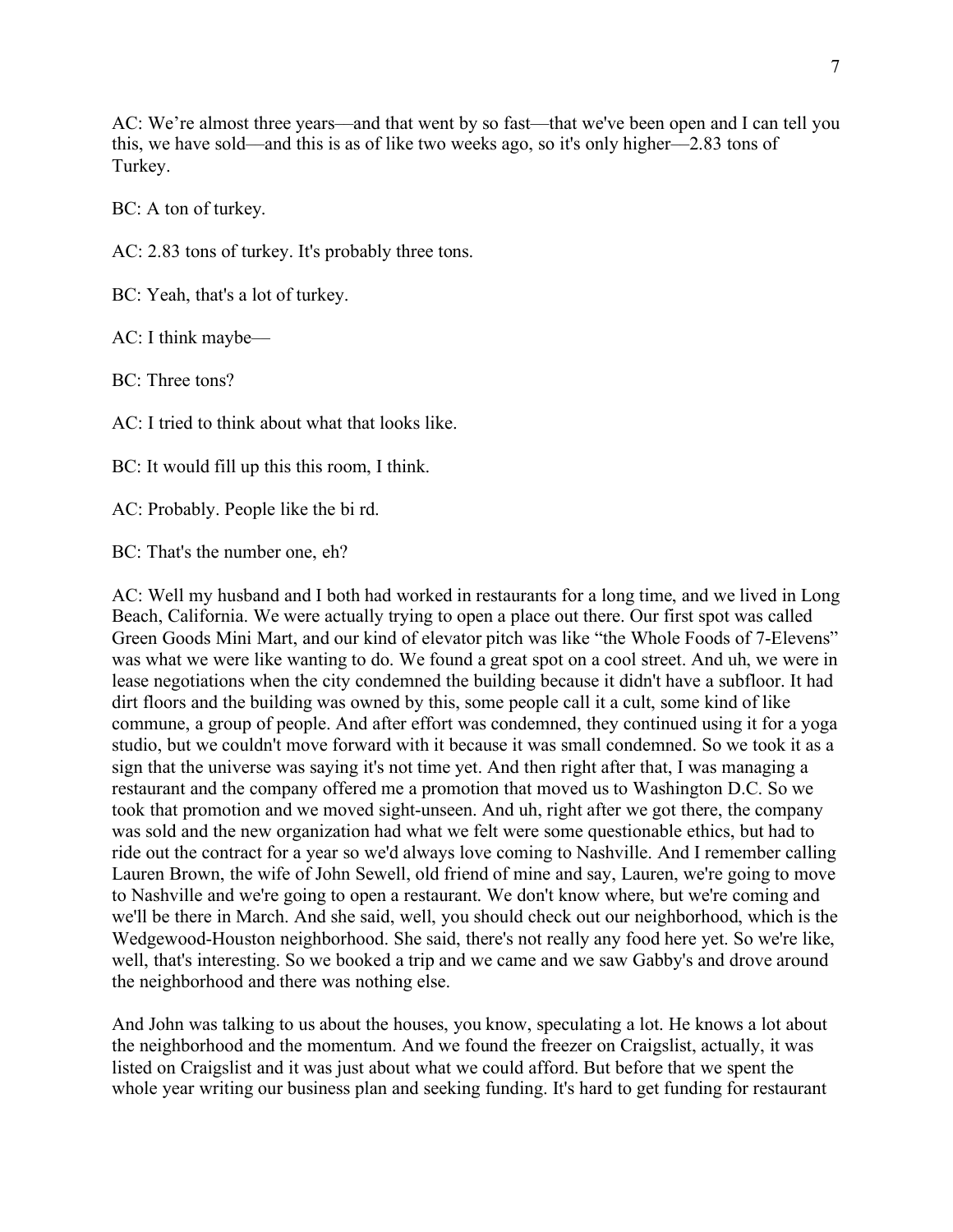unless you have, you know, partners, which we didn't because we didn't know anybody in the city. We tried putting everything in my name to make it a minority woman-owned business to try and get financing that way and couldn't get it. So then we started playing the game of do I really need to buy a cup of Starbucks coffee or do I need to open a sandwich shop? And it was I need to open a sandwich shop.

So for a year we made all those decisions and saved up some money and we got a little bit of financing. Just pulled the trigger and moved here and opened a sandwich shop in a freezer crossed her fingers and hoped other people like sandwiches and beer.

BC: So you say on Craigslist. Was that something Scott had put out there?

AC: Uh huh. when he had. He had just started framing out the interior of the ground floor.

BC: Remember it well.

AC: ––and there was nothing in that building yet. Well, I think one of the recording studios had been there in the very back, and then we opened as the rest of the building continued to get finished out. And we're really grateful that other people like sandwiches.

EC: And they like beer. Their list of craft brews and ciders clocks in at above forty. But they're only open during the day, and Clawson's has a family vibe to it. Like everyone is welcome.

BC: So when I came into your shop, there is this way of accessorizing that I grew up that you can do. You're able to collect things that are, seem like they're from the fifties, but yet they can kind of roll into the sixties and it's, it's interesting how you, how you accessorize your restaurant. I think it's a real talent you have.

AC: Oh, gosh. Thank you. My friends, uh, jokingly call me Granny Annie.

BC: Yeah, it wasn't granny for me. It was our home when we grew up.

AC: That's what feels comfortable. I say maybe it's some past life regression or—

BC: It's funny like that. I think me living in a house that was built in 1924, I think all of my passion for old buildings, old cars came from my grandparents' home in Anniston, Alabama. We'd go out in the backyard and he'd had his shop at the end of the yard and oh, it had such treasures back there, you know. Oh, just oil cans that you don't see anymore. And tools on the wall all arranged, you know, an outline with a magic marker. So you knew which tool to put back were. But they weren't new tools and it wasn't modern. It was ancient, old used, worn.

AC: My grandfather worked on Triumphs and was a carpenter and he built his house and my father was a carpenter and still rides motorcycles and motorcycle that he built and repaired.

BC: Oh he had Triumph motorcycles?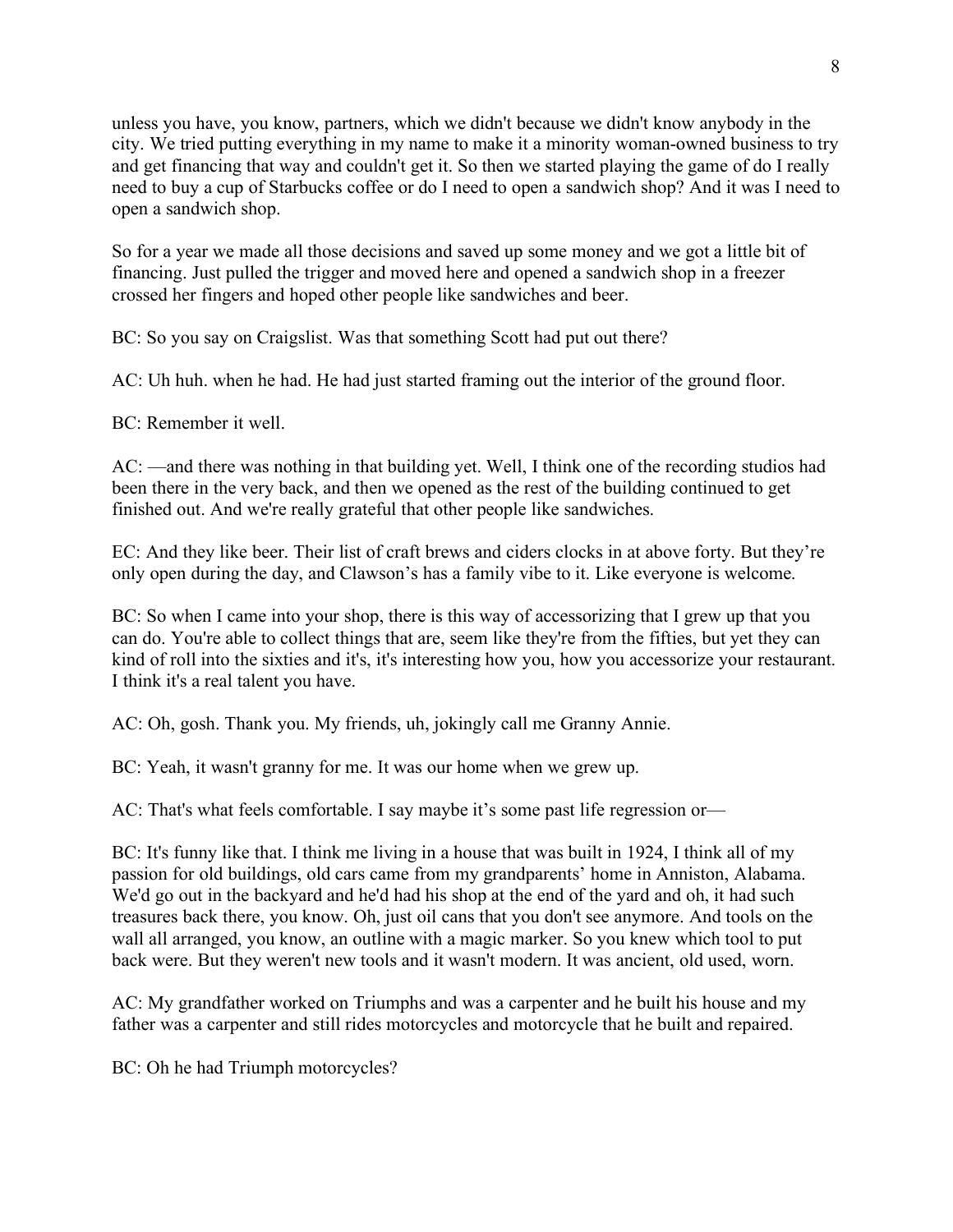AC: And then my father did. The very first piece of decoration for Clawson's when you walk in the front door on the right is this Emerald Green Swag lamp and it came actually from Jen's grandparents' house. They built their house in 1955. They were the first and only owners. They died in their house, 92 and 94, of natural causes under home healthcare. We lived very close to them in Long Beach so we would visit them often, but that same damn lamp hung in the house for the duration of their ownership over the table in the den. After Grandpa Frank and Grandma Betty died, they were sorting out—you know, hey kids come over if there was, you know, anything you would like to have of Frank and Betty's let us know. And Jens and I are both like, "That green lamp!" And his mom was like, are you serious? It's like nobody else wanted it. We were like the last to get there. Like we absolutely want that lamp. And that was the very first piece. And so the whole place was built around that lamp. But also the feeling that that lamp gave us, you know, like nostalgia and good times and comfort. We wanted to make a place like that that felt like you were in our kitchen and hope other people feel that way when they come to our spot, too.

BC: Well, you're, you're an entrepreneur. Entrepreneur gets out of bed every day. Rain or shine. That's just what you're going to do. There's no other choice. There's not another way to do it. You head straight to work.

AC: I will gladly do that because of my name and gets to be on the sign.

BC: That's right.

EC: Jens Clawson is usually in the back running the kitchen. He has a shaved head, and like, Brent, a long beard. Next to Ann with her two braids, glasses, and sleeves of tattoos, they make a super cute couple. I cut in to ask Ann how they met.

AC: [laughing]Wow. I was working at a bar. I was bartending. I had seen him around. He played in a band, a live Karaoke band called Mister Mister Miyagi. And it was awesome. You got on stage with a full band of eight people to sing your favorite '80s song, you know, you had that five minutes of like rock stardom and they played at the bar. So I had seen him around and thought he was really hot, but he had a girlfriend. Then one day I was working on a Sunday and he came in with some people I know. I asked Ed Campworth, What's up with your friend over there? He had said that he was not in a relationship anymore, and they hung out and drank all afternoon. And I was closing out my cash drawer in the back office and I hear the door open. And I look up and it was Jens, and he just walked in, sat down and grabbed my face and started kissing me. And we hadn't even, we hadn't even officially met yet. He just started kissing me and then I put out my hand to shake his, like, I'm Ann, all starry-eyed. I had plans to go out to dinner that night and I was like, What are you doing later? And he's like, Well, I'm coming back for this show. I said, I'll meet you after dinner. I came back to the bar and he was still there and I took him home with me and he never left. Then six months later we got married. We eloped in Las Vegas. But then we didn't tell anybody for about two and a half years. And this past Sunday we celebrated our 10-year wedding anniversary in Niagara Falls. So that, that worked out.

BC: That's awesome.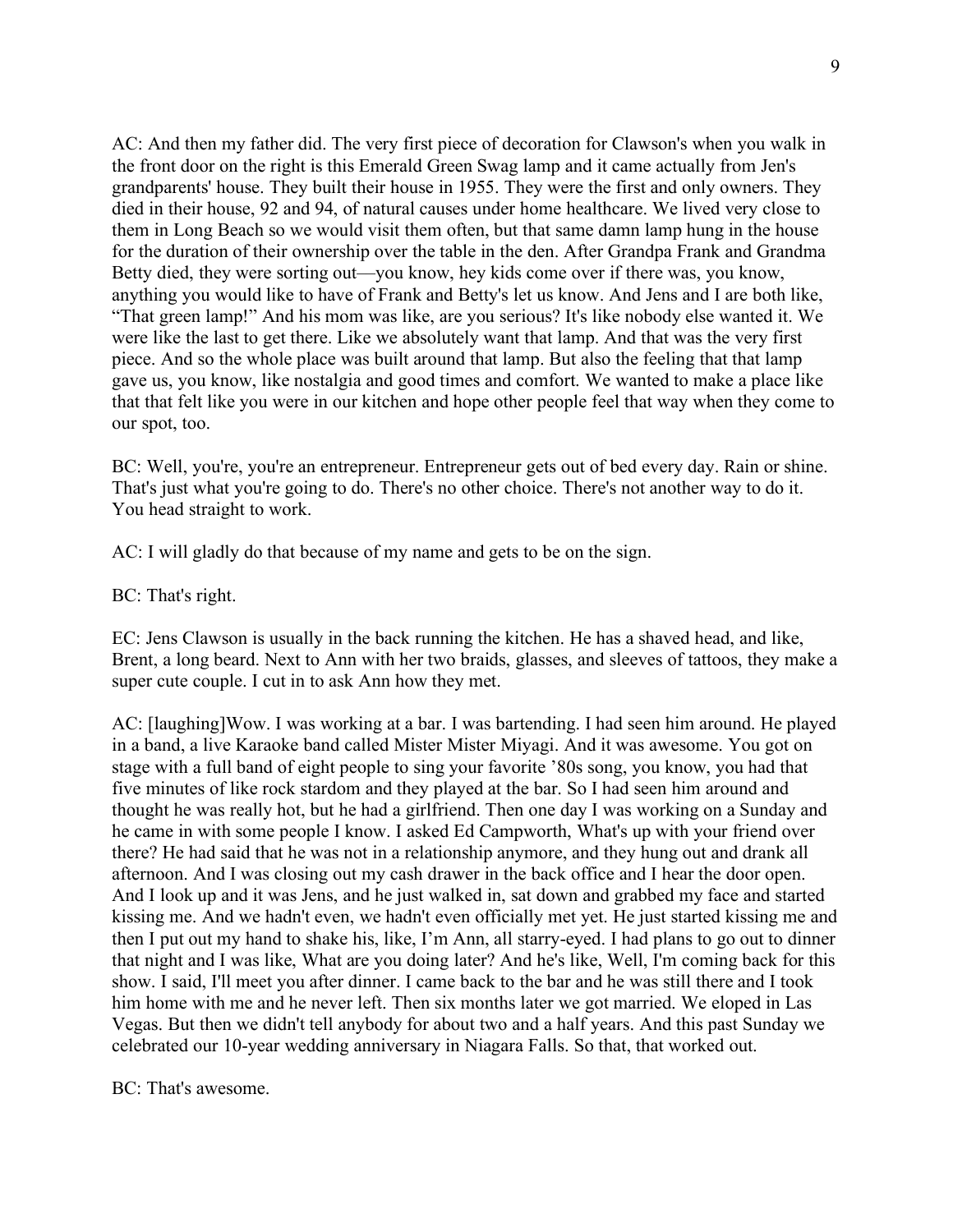AC: It's something,

BC: I think it's awesome.

AC: Yeah, he's a good man. You know, I don't, I don't want it to sound like I've got anything super special, but I don't know how many people could live with and work with their spouse, and we are pretty much together 24 hours a day. It's still not getting old.

EC: And that's something these two have in common. Brent's wife, Barbara, runs Woodstock with him. If you give the shop a call, she's likely to answer the phone.

BC: We do. Now, that wasn't always the case. The business grew to the point where, you know, she honestly, she said, You're having fun and I want to have fun. I said, Well come on! She's way smarter than I am. She's financial and she's very organized, and she's the only reason did I ever acquired or done anything because, you know, she always kept everything in its slots in order and I was, I'm always just moving forward, you know, out there trying to forge ahead.

AC: How long have you guys been married now?

BC: I'm 31 years.

AC: I love that story...I never anticipated that opening a little sandwich shop in a freezer would bring such a great feeling of community and friendship. Like I just figured, you know, we, we opened the doors and crossed our fingers and hoped people would give us a try once, but we have like 60 percent repeat business every day. At least. Somewhere 60, 65 percent every day. We've seen our regular customers, you know, go from dating to get married, to have kids when their parents are in town, they bring them in. We've met Frank's grandma, like people. It's just never thought about that part. I don't know if that was naïve or I don't know. And that, that's just been so great.

EC: A big thanks to Ann and Brent for sharing their stories, and to all the small business owners at the top of the episode. Treasure Hunters was a joy to record. Our next episode features Humphrey's Street Coffee and Soap Company, and it will be our last. But we invite you to WeHome Day on April 14th at 1:00 in Track One. Three artists are interpreting the stories of WeHome visually. We'll have music, food, and arts engagement. Come meet the stars of WeHome and celebrate these South Nashville neighborhoods. Again, that's April 14<sup>th</sup>, 1 p.m. at 1201 4th Avenue South. We'd love to see you there.

Before we sign off, I have a quick plug for a podcast you have to hear. It's by Nashville Public Radio, and it's called The Promise. They've spent the last year reporting across the river from the city's largest public housing complex––getting to know the people who live there, the officers who police the neighborhood, and the city officials who want to give it the overhaul of a lifetime. It's a dramatic story, told in six parts. Listen to "The Promise" for free on Apple Podcasts or at wpln.org.